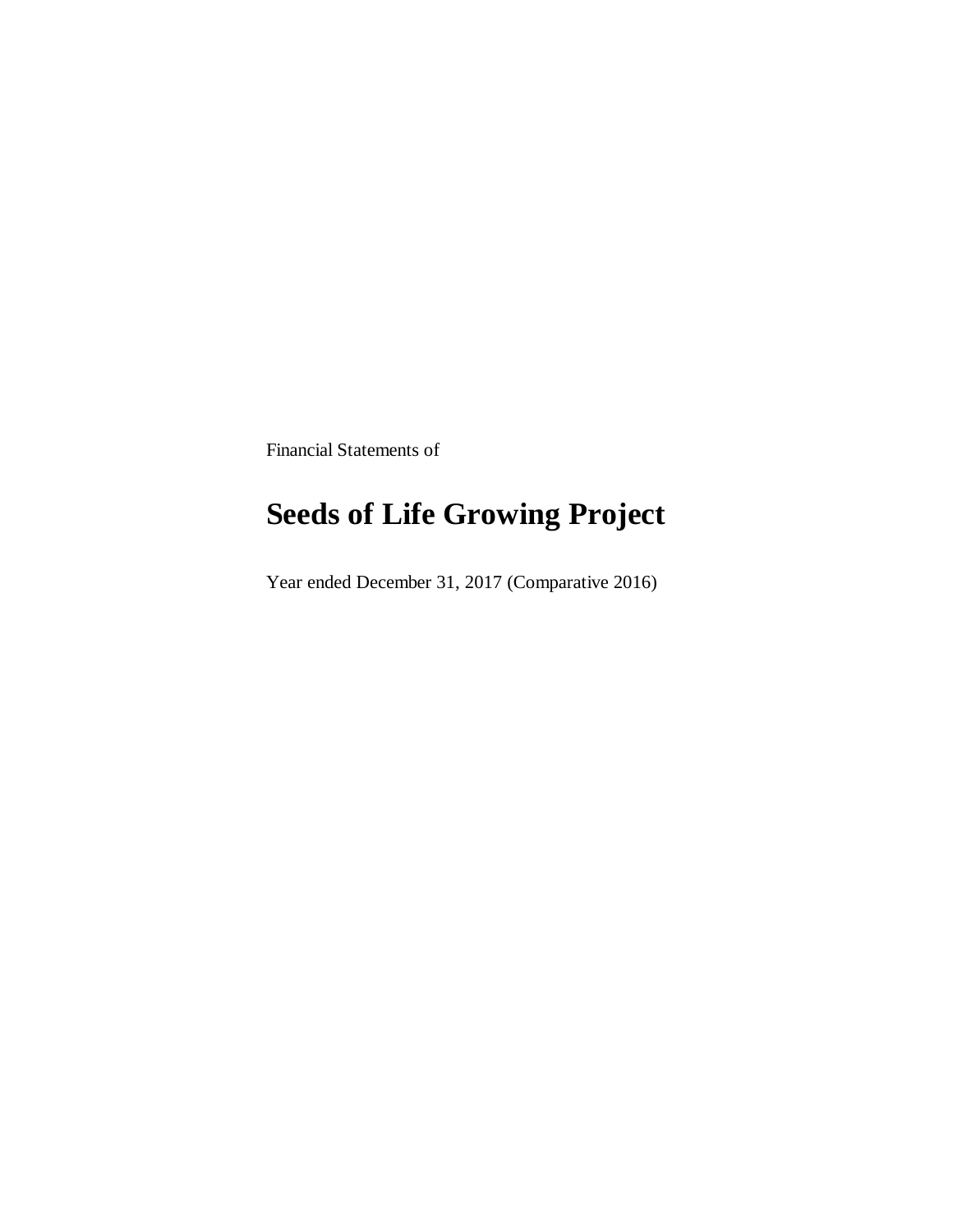## **SEEDS OF LIFE GROWING PROJECT**

Statement of Financial Position December 31, 2017 and 2016

|                                            | 2017           | 2016         |
|--------------------------------------------|----------------|--------------|
| <b>Assets</b>                              |                |              |
| Cash in Bank                               | \$<br>5,072.74 | 923.64       |
|                                            |                |              |
| <b>Total Assets</b>                        | \$<br>5,072.74 | \$<br>923.64 |
| <b>Liabilities</b>                         |                |              |
| Accrued Expenses (Crop Inputs/Advertising) | \$<br>0.00     | \$<br>0.00   |
| <b>Total liabilities</b>                   | 0.00           | 0.00         |
| <b>Fund Balances</b>                       |                |              |
| <b>Operating Fund Opening Balance</b>      | 923.64         | 70.63        |
| Current Year Surplus/(Deficit)             | 4,149.10       | 853.01       |
| <b>Total Fund Balances</b>                 | 5,072.74       | 0.00         |
| <b>Total Liabilities and Fund Balances</b> | \$<br>5,072.74 | \$<br>923.64 |

### **Notes:**

- Financial results are reported to Canadian Foodgrains Bank to be included in their Annual Financial Reports.
- Surplus balance retained to offset crop input expenditures at the start of the next growing season.
- 2015-2018 Financial Statements have been restated to reflect Cash Basis Accounting.